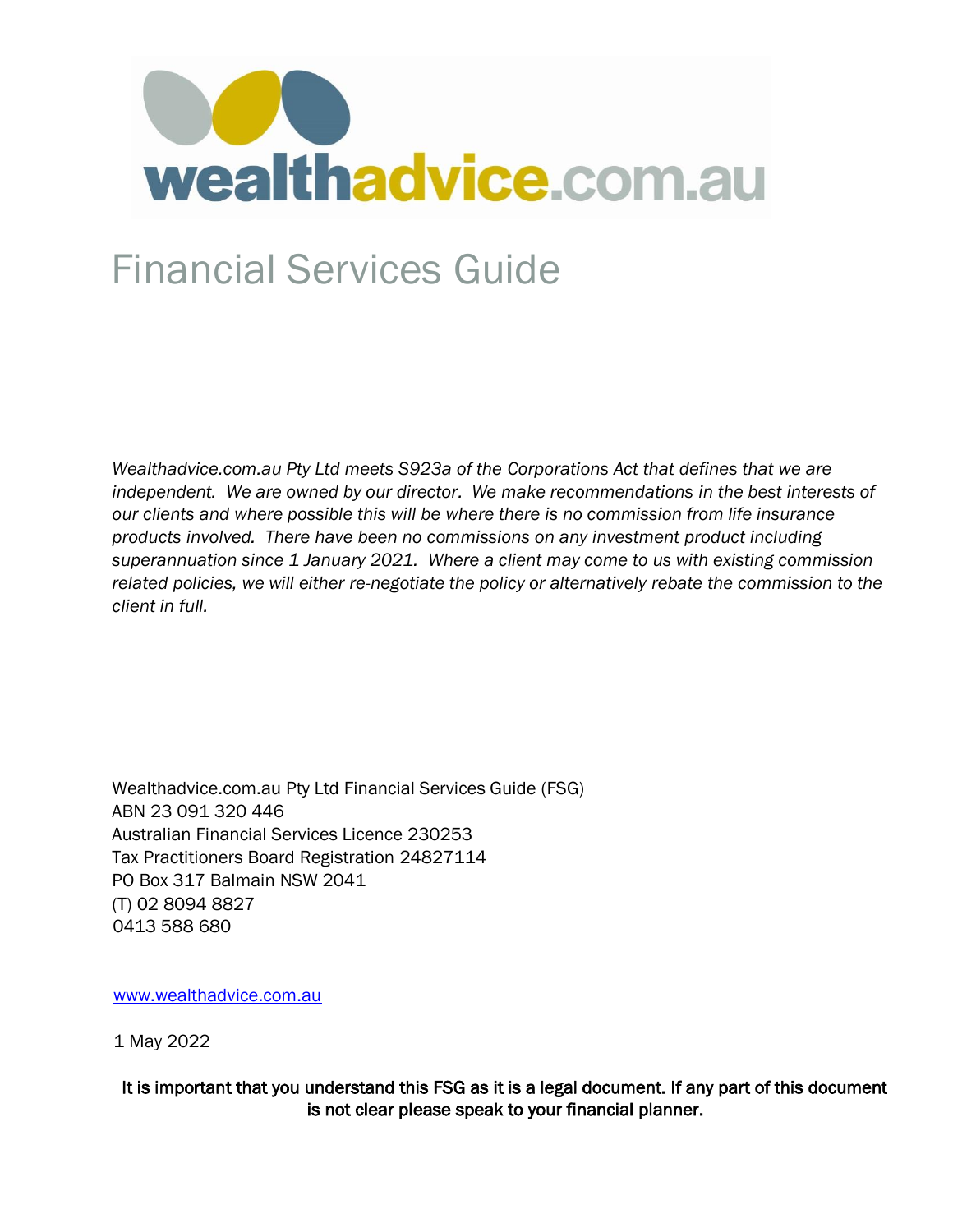

## Why am I receiving this document?

This Financial Services Guide (FSG) for your wealthadvice.com.au Pty Ltd (wealthadvice) financial planner outlines the financial planning services provided through wealthadvice.

It is an important document which will help you decide if you want to use the services being offered. It contains information about:

- wealthadvice and your financial planner
- the services offered
- how financial advice is documented
- how your financial adviser, wealthadvice.com.au Pty Ltd and other relevant persons are remunerated in relation to the services.
- how we deal with your complaints if you are not satisfied with the services provided.

This document is the first part of the FSG. You must read this document in conjunction with the Financial Planner (Adviser) Profile, which gives you more details about your financial planner. Together these documents form the complete FSG for your wealthadvice.com.au Pty Ltd financial planner.

### Other documents you may receive

When your financial planner provides you with financial planning services you may also receive:

• a Statement of Advice (SoA) which contains information about the advice provided to you to help you decide whether to act on the advice

- a Product Disclosure Statement (PDS) which provides information about a product to help you decide whether to purchase that product.
- Research and other supporting material on the recommendations including comparison information to your current investments or alternative to the recommended solutions
- Risk profile information that we have used to assist us to build solutions that meet your needs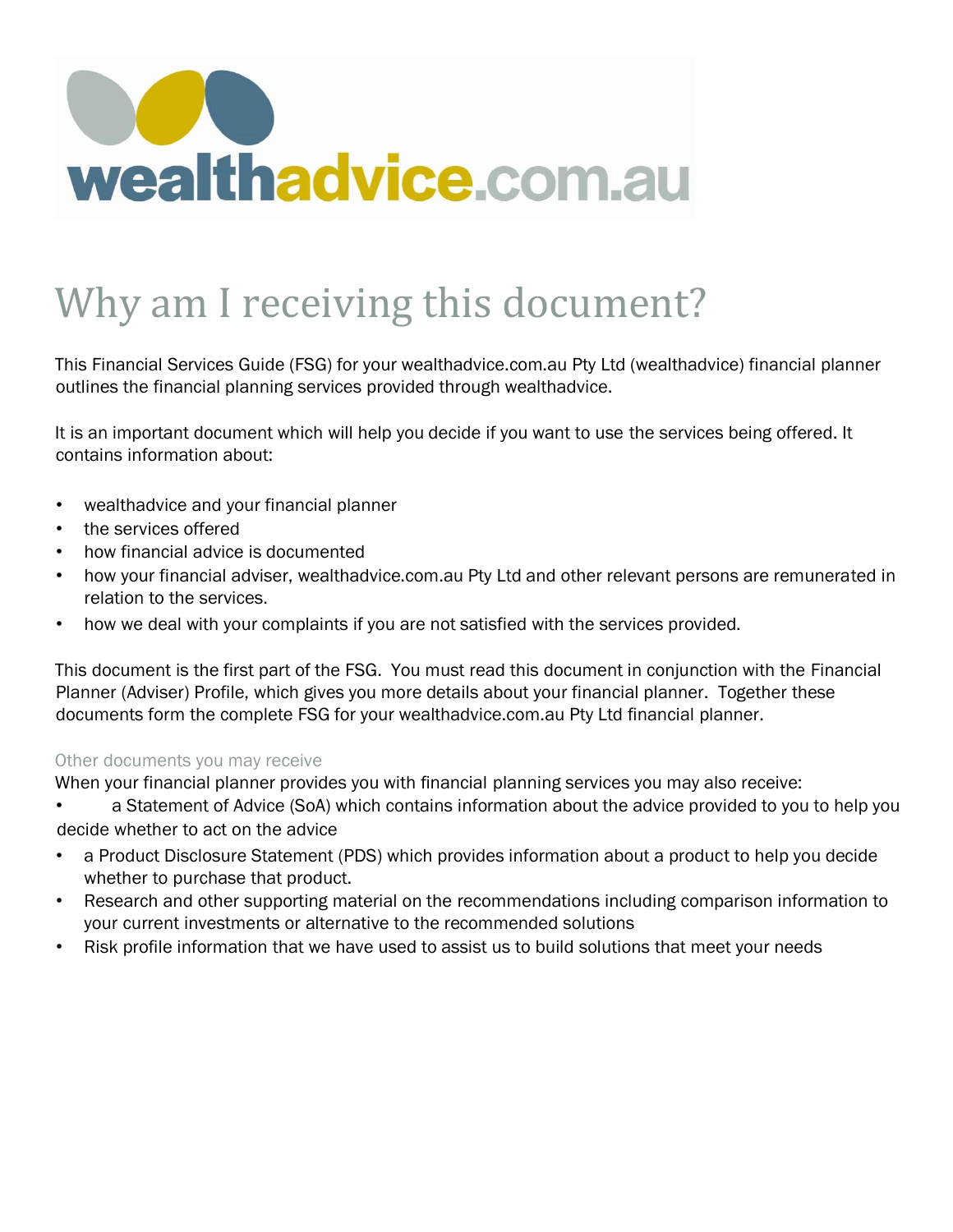## What can wealthadvice do?

wealthadvice.com.au Pty Ltd (wealthadvice) is a financial planning and business advisory company. This document is specifically focussed on the financial planning arm of the business where we aim to assist and advise our clients to achieve their financial goals. We establish and develop strategic solutions for our clients in the face of varying situations and identify the need to adapt to changing circumstances. The company is owned by Marisa Broome who is also an authorised representative and a CERTIFIED FINANCIAL PLANNER<sup>®</sup> professional. wealthadvice.com.au Pty Ltd Pty Ltd offers services that are personalised to each client. The focus is always to ensure our clients are better off after following our advice.

Wealthadvice.com.au Pty Ltd holds an Australian Financial Services Licence (AFSL) 230253 issued by the Australian Securities and Investments Commission (ASIC). Wealthadvice is a professional practice with the Financial Planning Association (FPA). Wealthadvice is also registered with the Tax Practitioners Board (registration number 24827114) and complies with the TASA legislation.

Your financial planner will provide financial planning services to you as an authorised representative of wealthadvice.com.au Pty Ltd. Your financial planner acts on behalf of wealthadvice which means wealthadvice is responsible for the advice and services they provide to you. Your financial planner will provide advice to you only in terms of what they are authorised to provide under wealthadvice's AFSL, as set out in their Adviser Profile.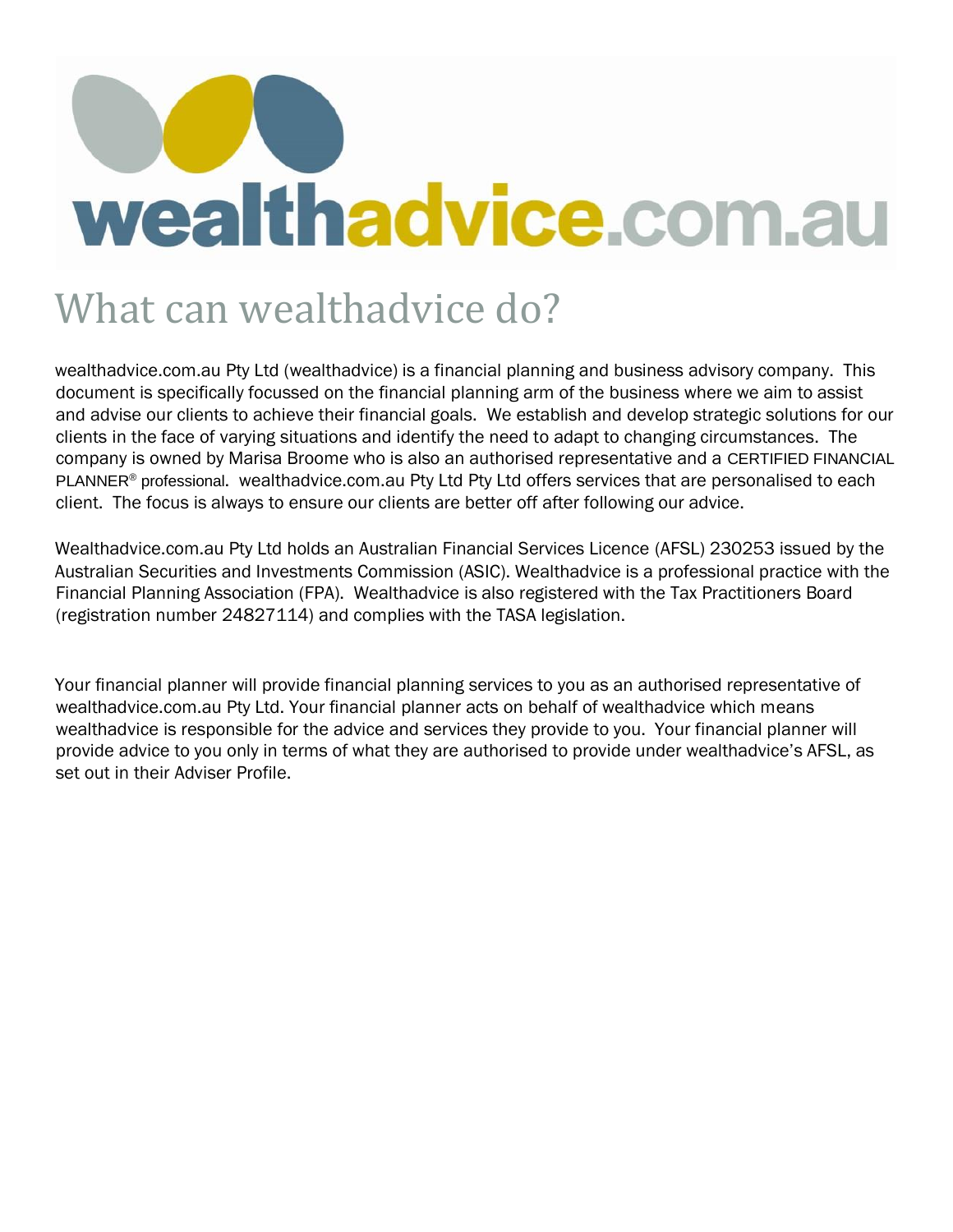## Why choose a wealthadvice financial planner?

## Range of services and products

With the support of wealthadvice, your financial planner is able to provide you with access to a broad range of financial planning services which may include:

holisitic financial planning including just getting your life in order

- strategic financial advice including establishing structures and mechanisms to make your money work as hard as you do
- business and other consulting services
- investment planning advice
- superannuation and rollover advice
- Advice around getting ready for retirement
- Starting the retirement journey
- Protecting you and your family including personal insurance advice
- Ongoing review of your personal situation including regular portfolio review
- Estate planning advice
- Downsizing, Elderly Care and Aged Care issues

The Financial Adviser Profile provided with this FSG includes more information about the services provided by the financial planner you have chosen to work with.

wealthadvice provides your financial planner with significant support and supervision to ensure the quality of the advice you receive.

Your financial planner has completed external assessments and they must complete an annual training program to maintain their knowledge. They are also subject to regular reviews from experienced Compliance professionals who assess the quality of their advice.

wealthadvice has an agreement in place with a number of external companies to provide research, software, compliance services, training and other necessary services required to offer you appropriate service.

wealthadvice has an extensive Approved Product List which means your financial planner can select the right product for you. All products on the Approved Product List are supported by research from experts.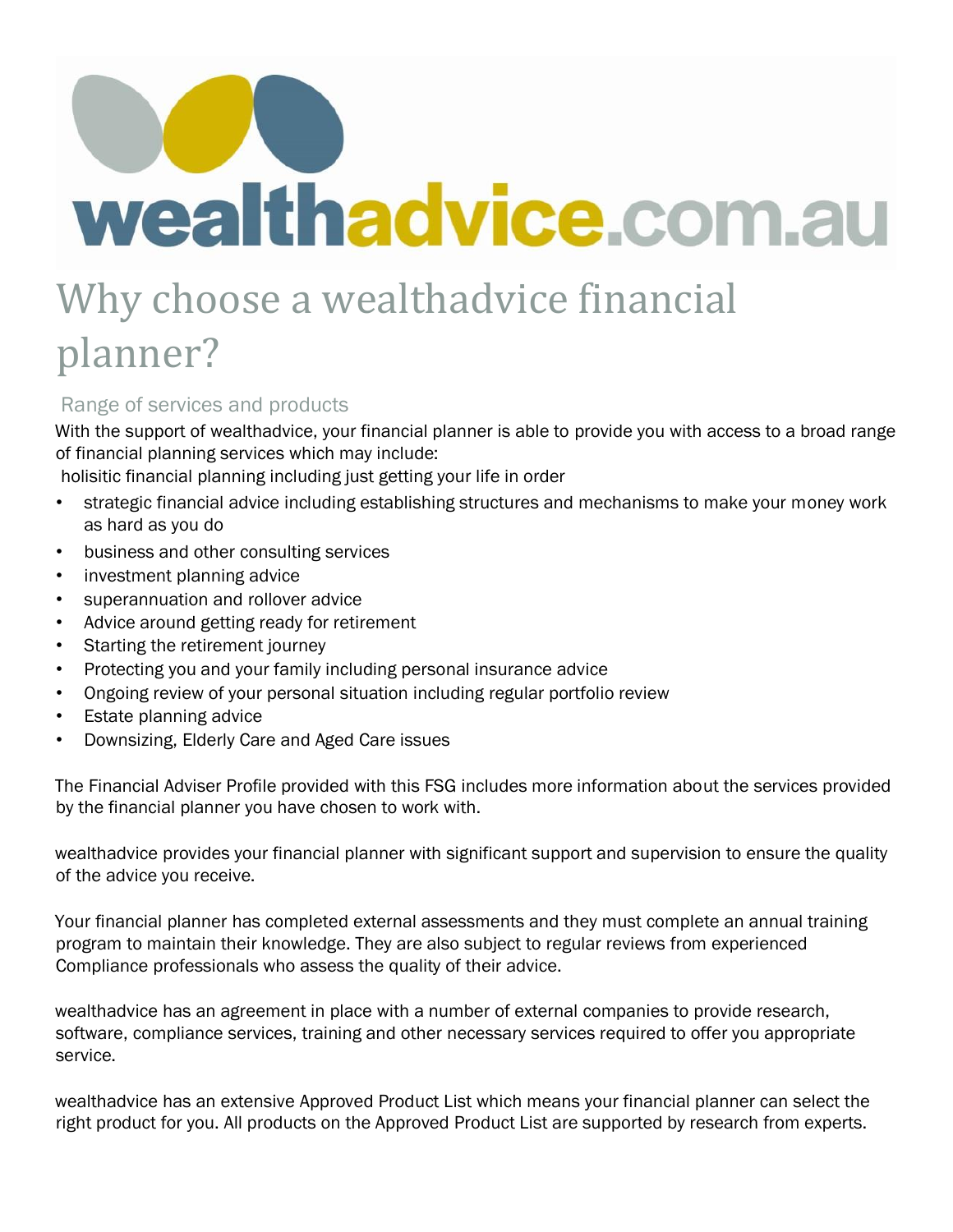### wealthadvice ensures your financial planner:

is only authorised to provide services to you where he/she has the appropriate qualifications

- stays up to date with relevant industry and legal changes to maintain their qualifications
- is provided with excellent technical support and tools to provide financial planning advice
- is provided with high quality financial product research
- is monitored and supervised to ensure they comply with the requirements of the law and wealthadvice's standards.

## Protecting you and your assets

wealthadvice and your financial planner promote long-term investment strategies which do not take unnecessary risks with your investments. For this reason, your financial planner is not permitted to switch your investments frequently or make speculative investments in products such as tax-driven schemes or unregulated products. Your financial planner is also restricted our Approved Product List unless they receive special approval from wealthadvice to use other products.

To further protect your interests, wealthadvice does not allow your financial planner to:

- act as a trustee for you or operate a trust account on your behalf
- hold a Power of Attorney
- hold funds or have access to withdraw funds on your behalf
- act on behalf of any other Australian Financial Services Licence holder
- ask you to sign documents which have not been fully addressed or completed

## What you will receive when provided with a financial service

Your financial planner will provide you with recommendations which are appropriate for your circumstances and meet your needs and objectives. To achieve this, your financial planner will:

- work with you to understand your needs, objectives and personal circumstances
- explain to you the scope of advice being provided and importantly what is not being provided
- provide you with a Statement of Advice which documents their recommendations to you and explains the basis for the advice, the cost to you of implementing the advice and any commissions or associations which could have influenced the advice
- provide you with a Product Disclosure Statement containing information about each product recommended to help you to make an informed decision about whether to purchase that product.

### When will you receive a Statement of Advice (SoA)?

Your financial planner may meet with you several times to discuss possible strategies and investment options before finalising their recommendations that will be personalised for you. Once they have finalised their advice they will explain their recommendations to you and document it for you in an SoA. You should only implement advice after taking the time to read and understand the SoA.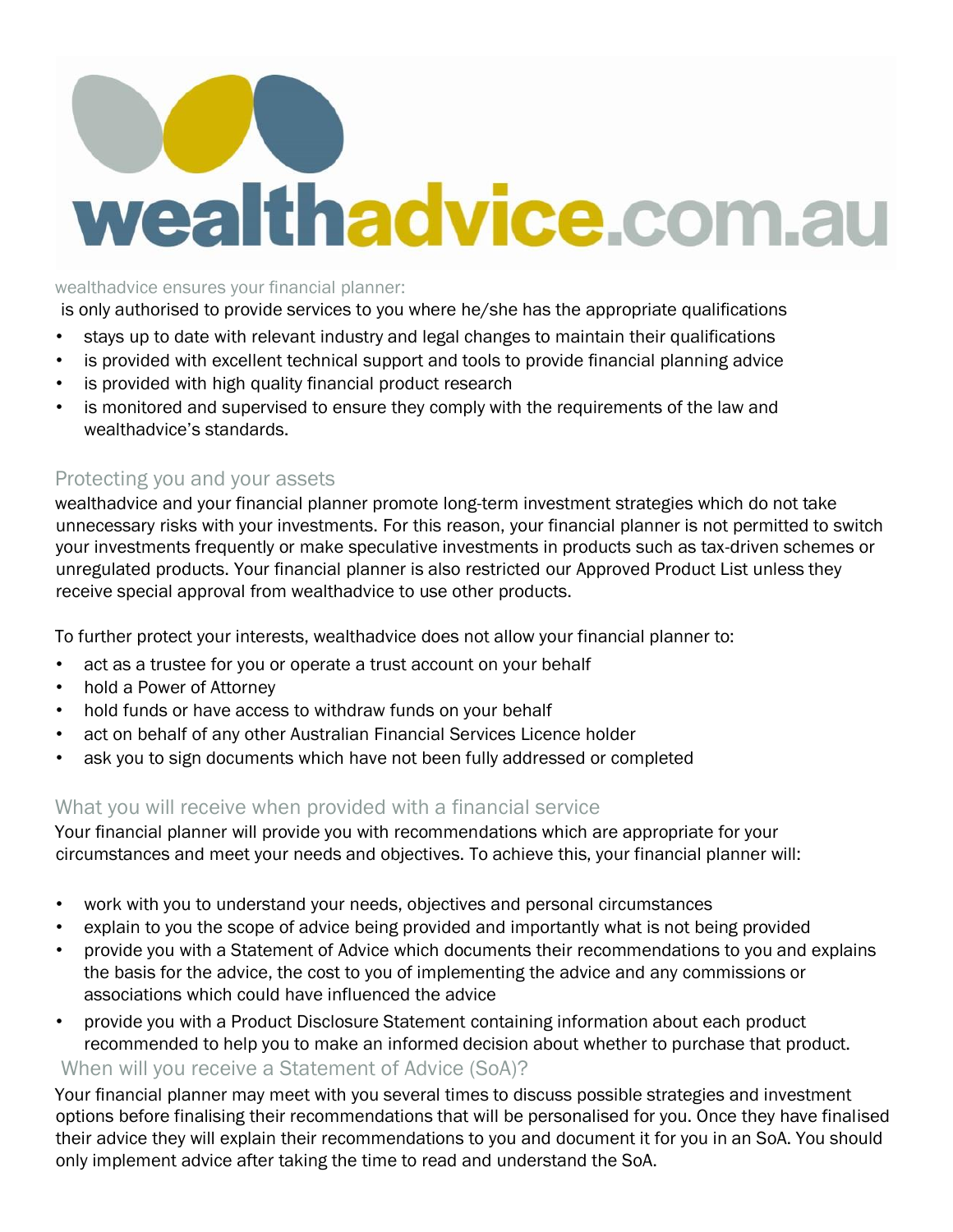You may not receive an SoA in the following circumstances:

General advice - such as advice provided in seminars and through newsletters, which does not consider your personal circumstances.

• Further advice – if you previously received advice documented in an SoA, any further advice which is not significantly different to the initial advice will be recorded in a Record of Further Advice which you can request from your financial planner.

## Your financial planner may provide other services independently of wealthadvice

• Your financial planner may provide services other than financial planning services. For example, they may also act as your accountant. While your financial planner may provide these services, you should understand that they are not provided under the licence held by wealthadvice and wealthadvice does not train, support or supervise your financial planner in providing these services.

## Remuneration and benefits relating to Financial Services

We pride ourselves on being a fee for service practice. From inception, wealthadvice has charged clients based on their circumstances, the complexity of the work and the time it takes to provide the services that are required to meet the client's needs.

## Fees, commissions and incentives

You will find more detailed information about your particular financial planner's fees, in the attached Adviser Profile, and specific details in each SoA you receive. You can ask your financial planner for details about fees, commissions and incentives at any time.

## What fees are charged for initial advice?

Your financial planner may charge a plan preparation fee for the initial advice they provide and for preparing an SoA. The amount charged may be based on the scope and complexity of advice provided to you. Your financial planner will agree the plan preparation fee with you before starting work on your financial plan through a letter of engagement. This fee is usually payable in full when you receive your SoA. Your financial planner may also charge a plan implementation fee where you decide to implement the advice including the costs of establishing structures to better enable your wealth creation.

All fees will be disclosed in the letter of engagement BEFORE your financial planner commences work for you and then again in the statement of advice.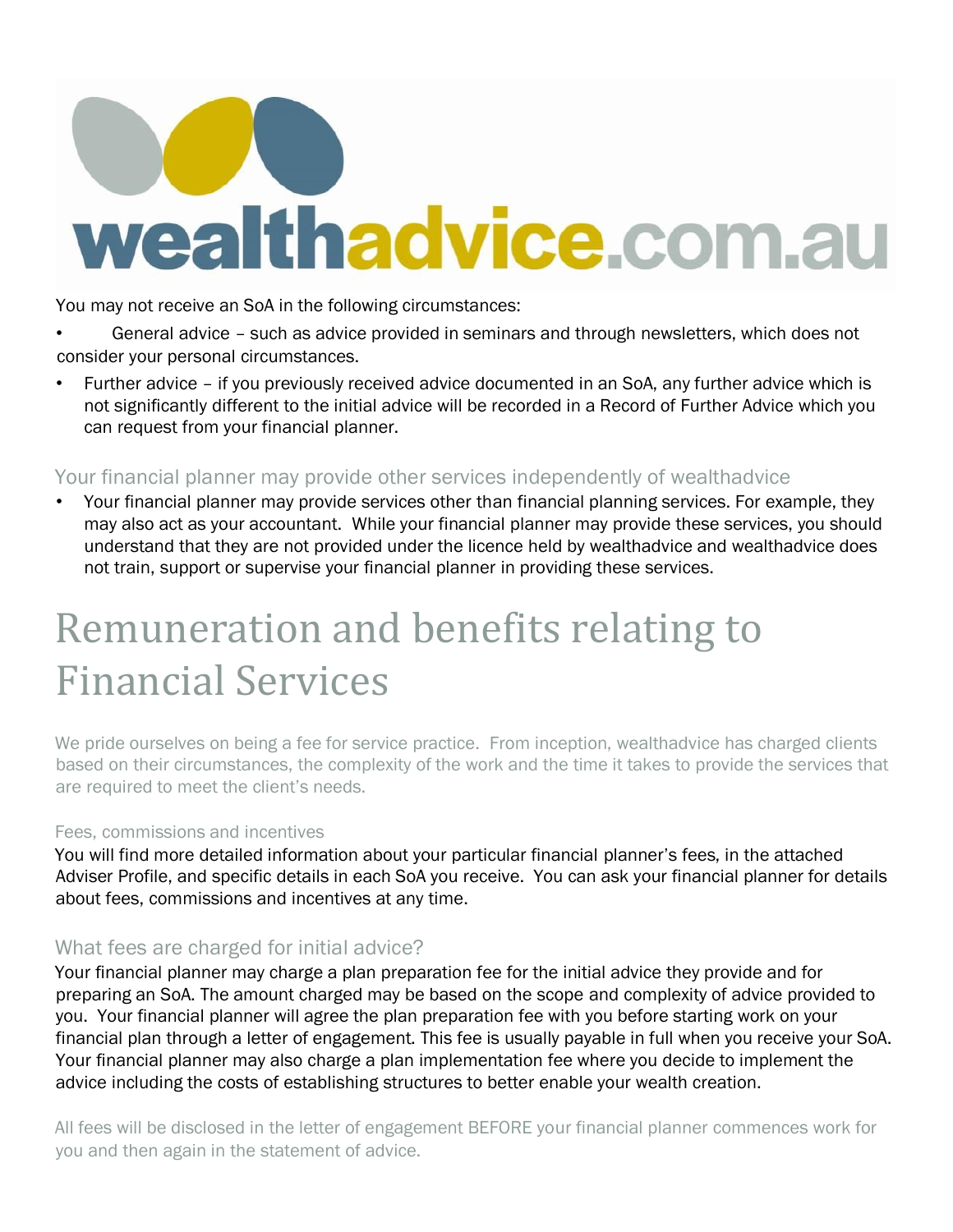### What fees are charged for subsequent services?

Your financial planner can provide ongoing administration and advice services to ensure the strategy and products they recommend continue to meet your needs and circumstances.

If you choose to receive ongoing services, you may be charged a fee based on the scope of the services you receive. Your financial planner will agree the amount of the fee with you and record it in your SoA. This fee may be deducted from your account each month or payable directly to wealthadvice via an invoice. Your financial planner may continue to charge the agreed ongoing services fee until you notify them that you no longer require ongoing services, but we will ask you to agree to these services each year.

## Does my financial planner receive commissions from product providers?

No. Wealthadvice.com.au Pty Ltd meets S923a of the Corporations Act that defines that it is independent. We are owned by our director. We make recommendations in the best interests of our clients and where possible this will be where there is no commission from life insurance products involved. There have been no commissions on any investment product including superannuation since 1 January 2021. Where a client may come to us with existing commission related policies, we will either re-negotiate the policy or alternatively rebate the commission to the client in full.All of this will clearly be disclosed in our Letter of Engagement and our Statement of Advice and repeated to you annually in our fee disclosure statement.

## Does wealthadvice charge any fees?

wealthadvice will not charge you any additional fees unless they are fully disclosed to you. These fees may be for external consultants used in areas such as the establishment of a Self-Managed Super Fund or in estate planning matters. We would ask these service providers or consultants to charge you directly for their fees.

## What other benefits do wealthadvice and my financial adviser receive from product providers?

Wealthadvice does not accept or receive any benefits from any product providers except access to some of their educational material. This is to ensure that the advice we provide and the recommendations that this advice may contain is not influenced or biased in any way and is totally appropriate for you as our client. Any benefits that may be received are recorded in our Registers.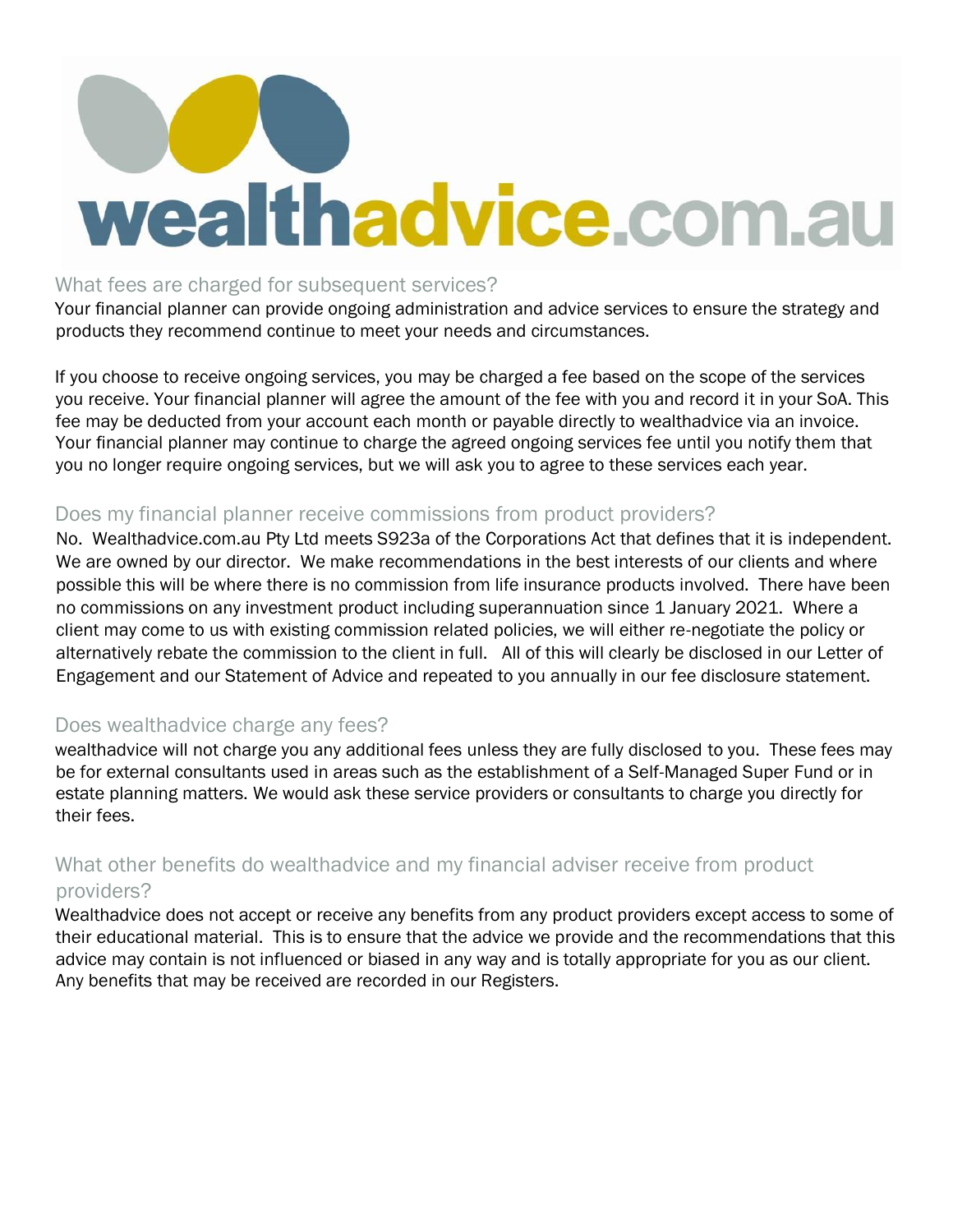## Other information

The law requires wealthadvice to have arrangements in place to compensate certain persons for loss or damage they suffer from certain breaches of the Corporations Act by wealthadvice or its representatives. wealthadvice has internal compensation arrangements as well as professional indemnity insurance that satisfy these requirements.

Wealthadvice and your financial planner endeavour to provide the best financial service to you. If you have any complaints, we are committed to resolving them as quickly as possible.

If you have a complaint about the service provided to you:

- 1. Contact your financial planner about your complaint.
- 2. If your complaint is not resolved to your satisfaction within five days, contact: Marisa Broome at wealthadvice.com.au on 0413 588 680 . Alternatively, please put your complaint in writing and send it to:

The Principal Wealthadvice.com.au Pty Ltd PO Box 317 Balmain NSW 2041 or by email to [marisa@wealthadvice.com.au](mailto:marisa@wealthadvice.com.au) and set up a read receipt to the email. wealthadvice will aim to resolve your complaint quickly and fairly.

3. If an issue has not been resolved to your satisfaction, you can lodge a complaint with the Australian Financial Complaints Authority, (AFCA). AFCA provides fair and independent financial services complaint resolution that is free to consumers.

Website: [www.afca.org.au](https://www.afca.org.au/)

Email: info@afca.org.au

Telephone: 1800 931 678 (free call)<sup>1</sup>

If writing to: Australian Financial Complaints Authority, GPO Box 3, Melbourne VIC 3001

4. If your concerns involve unethical conduct, you can raise your concerns by writing to the Financial Planning Association of Australia, Level 4, 75 Castlereagh Street Sydney NSW 2000